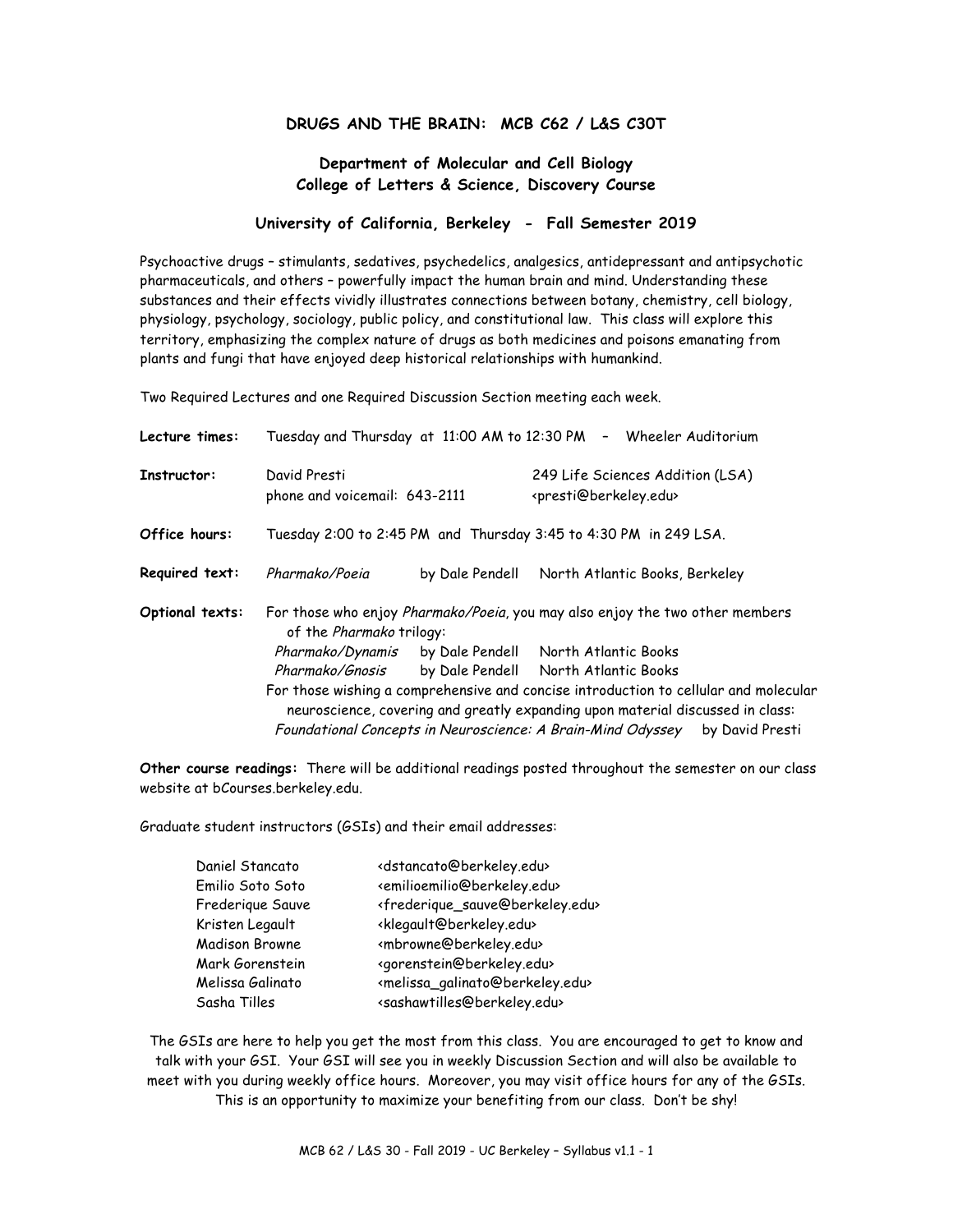Discussion section times and locations:

| 101 | Mon | $9-10$    | 179 Dwinelle          | Madison    |
|-----|-----|-----------|-----------------------|------------|
| 102 | Fri | $9-10$    | 104 Barrows           | Kristen    |
| 103 | Mon | $11 - 12$ | 204 Wheeler           | Mark       |
| 104 | Mon | $12 - 1$  | 255 Dwinelle          | Melissa    |
| 105 | Mon | 1-2       | 70 Evans              | Frederique |
| 106 | Mon | $2 - 3$   | 243 Dwinelle          | Mark       |
| 107 | Mon | $3 - 4$   | 209 Dwinelle          | Sasha      |
| 108 | Tue | $9-10$    | <b>185 Barrows</b>    | Kristen    |
| 109 | Tue | $10 - 11$ | 87 Evans              | Emilio     |
| 111 | Tue | $2 - 3$   | 87 Dwinelle           | Madison    |
| 112 | Tue | $3 - 4$   | 104 Barrows           | Frederique |
| 113 | Wed | $9 - 10$  | 283 Dwinelle          | Madison    |
| 114 | Wed | $10 - 11$ | 3105 Etcheverry       | Sasha      |
| 115 | Wed | $11 - 12$ | 155 Barrows           | Emilio     |
| 116 | Wed | $12 - 1$  | 228 Dwinelle          | Mark       |
| 117 | Fri | $2 - 3$   | 283 Dwinelle          | Melissa    |
| 118 | Wed | $2 - 3$   | 109 Dwinelle          | Sasha      |
| 120 | Thu | $1 - 2$   | <b>B56 Hildebrand</b> | Frederique |
| 121 | Thu | $2 - 3$   | 385 LeConte           | Kristen    |
| 122 | Thu | $3 - 4$   | 2062 VLSB             | Emilio     |
| 123 | Fri | 12-1      | 259 Dwinelle          | Melissa    |
| 124 | Fri | 11-12     | <b>B56 Hildebrand</b> | Daniel     |

**Prerequisites:** A passion to learn! There are no University course prerequisites for this class. The subject matter is of interest to both non-science and science majors, and the course has its foundations in both conventional science and in poetry, broadly defined. The class is a College of Letters & Science Discovery Course, which speaks to the nature and breadth of the course.

**Concerning the Pharmako texts:** The Pharmako trilogy addresses the topic of psychoactive drugs via chemistry, botany, psychology, history, and poetry. The author, Dale Pendell (1947-2018), was an outstanding poet and a very knowledgeable ethnobotanist. Reading these books will give you a perspective on psychoactive plants and drugs unlike any other material ever written on these subjects. The books are published by North Atlantic in Berkeley, are relatively inexpensive and, in my opinion, are works of art that one can come back to over and over again. I have read each of them multiple times and, like all good poetry, every time I read from them I appreciate new things. The current editions (2010) each have 4-5 pages of "supplemental notes" appended to the end, containing additional information that the author found particularly relevant to the subject. Other than these supplemental notes, the books are identical to earlier editions. The three books were originally published in 1995 (Poeia), 2002 (Dynamis), and 2005 (*Gnosis*) by Mercury House, and then, in 2009, issued in hardcover editions by North Atlantic Books. Any of these editions will do for this class. Works of art do not need to be updated. Pharmako/Poeia is the only one of the trilogy required for our class. Some of you will love this book and be interested in reading the other volumes. Among students over the years, some have had their lives profoundly changed - for the better - by reading Pharmako. Some of you will be unmoved by the book, perhaps puzzled by it. And a few of you may dislike it immensely, questioning the sanity of its selection as the text for our class. Such are the ways of works of art. Everyone should begin by reading Pharmako/Poeia's Foreword (pp. xiii-xiv) by poet Gary Snyder; he states it clearly: "This is a book about danger: dangerous knowledge, even more dangerous ignorance. . . . I hope and believe it will benefit human beings and the plant world too. It is not for everyone – but neither is mountaineering."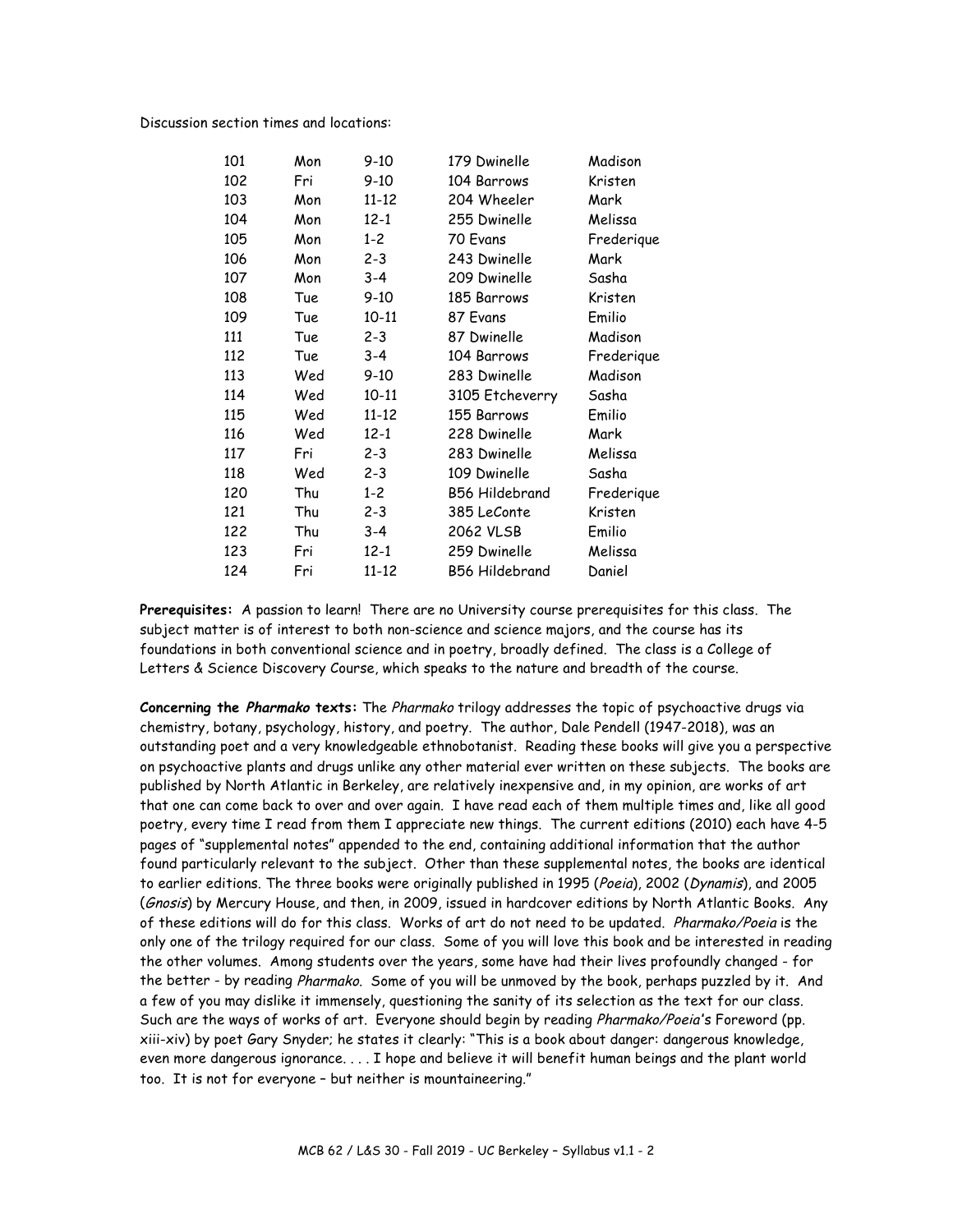### **Please read this syllabus carefully. We have worked to make it comprehensive and address most questions that might arise.**

Attendance at the lectures and in discussion section is required. While the factual content in the course can be learned by reading and obtaining notes from the lectures, we believe there are very important elements of the material that are best, if not exclusively, transmitted through in-person contact. True learning is more than memorizing facts, even though knowing facts is also an important part of the process. We will not be posting verbatim copies of lecture material from class, although summaries of detailed material that is presented will be posted on the course website, as well as compilations of Key Concepts to be used as a basis for constructing your own personalized study guide.

**Use of Electronics in Class:** Use of laptop computers, tablets, or other screen devices in class is not allowed, except in a designated area of the room. Research studies consistently demonstrate that use of screen devices during lectures (even for notetaking) detracts from learning on the part of the user and also, very importantly, has a negative impact on those in the vicinity of the user. We ask that cell phones be turned off or placed on silent mode at the start of class, and that there be no texting during class.

**Grading:** Your grade in the class is based on exam performance (three midterm exams) (~ 75-80% of your grade) and discussion section assignments (~ 20-25% of your grade). The discussion-section assignment portion of your grade comes from the written homework assignments and participation in oral-group debates. The exact % contributions of the various exams and assignments will be determined at the end of the semester. We do not indicate the exact % contributions of the grade components at the beginning of the semester because we wish to discourage the running computation of points and accompanying preoccupation with how well one is numerically doing in the class. The GSIs and I do not wish to hear questions of the form: "How well do I need to do on the next exam in order to get an 'A' in the class?" Our answer to any questions of this sort will always be: "Do as well as you can on all exams and assignments!" The task is to enjoy learning the material; the assignments and exams will hopefully assist with this.

**If you are taking this class for a letter grade, you cannot earn better than a "C-" grade without receiving credit for ALL of the homework assignments and participating on a debate team. If you are taking this class pass/not-pass, you must turn in ALL of the homework and participate on a debate team in order to pass the class. The homework and debate assignments are required in this way because we believe them to be an important component of the learning in this class.**

Your letter grade in the course will be determined according to absolute standards of performance. This hopefully relates to your acquisition of knowledge and understanding of the material. Importantly, you will not be competing against fellow students in the sense that **we do not force letter grades to conform to a predetermined distribution; this is another way of saying that we do not "grade on a curve."** If everyone does extremely well, everyone could receive an "A" grade. If everyone does poorly (highly unlikely, as this has never happened), then everyone could get a low grade. Rather than devoting energy to worrying about letter-grade cut-offs, if you are truly interested in this subject and in getting the most from this class, we urge you to study seriously from the beginning, attend class meetings, do the readings, and truly make an effort to learn the material. You will be rewarded with knowledge and understanding of some really fascinating topics. Good grades will be a natural side effect.

In past years the percentage of students earning an "A" or a "B" in this class has typically been between 60 and 70%. Thus, the majority of students do well in this class. However, in order to do well in the class you do need to learn a bunch of stuff. It is also easy to get a "C" or even lower grade in the class, if you don't put in sufficient effort. Most students do not consider this class to be "an easy A."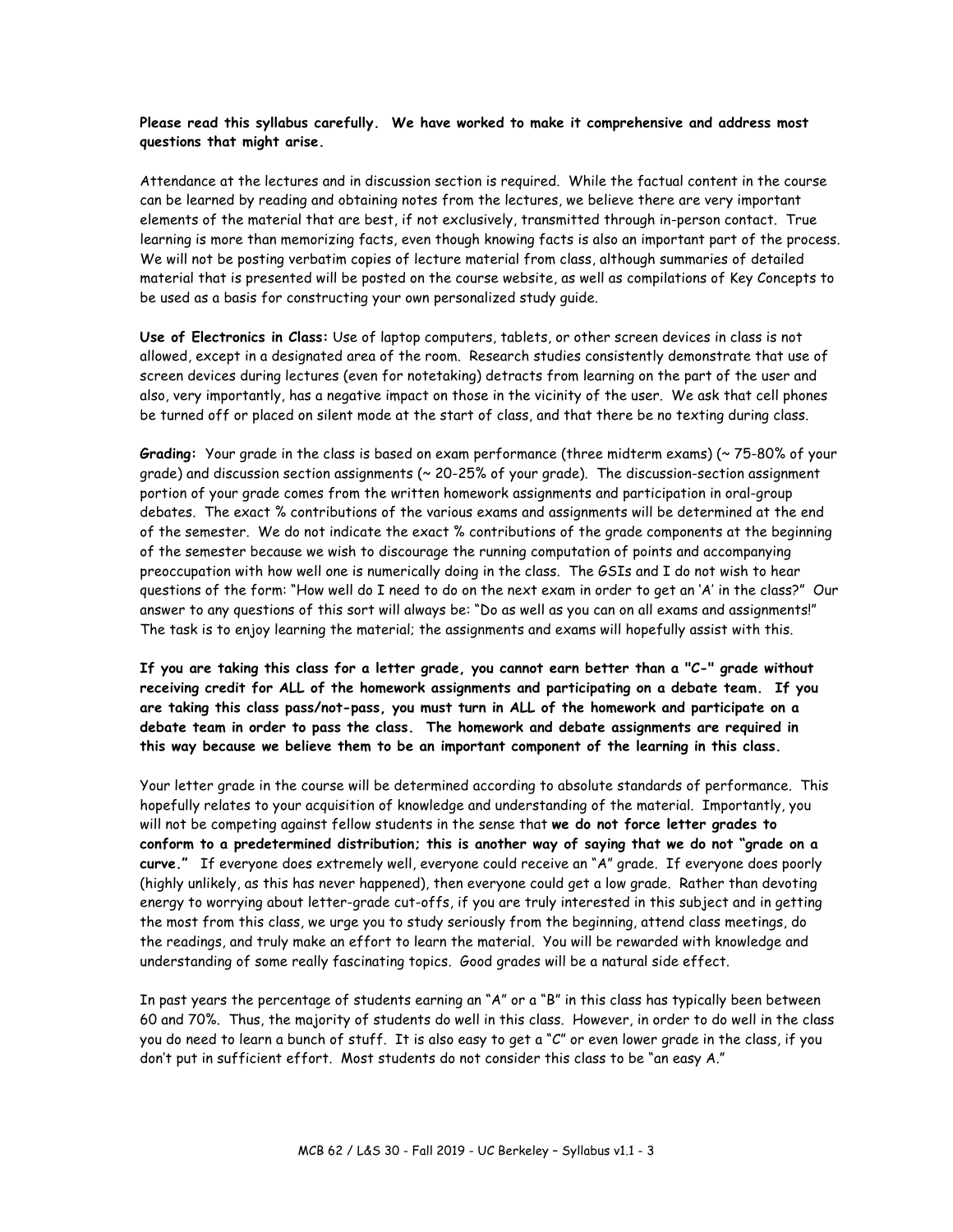Do not make the mistake of not keeping up with the material and then trying to negotiate a last-minute deal to improve your grade. On the bCourses website (in Files: Course Information) there are some examples (Emails to Avoid) of desperate emails I have received in past years. It is very sad. We recommend that you not get yourself into the position of needing to write such emails. We do not offer extra credit or make other arrangements to boost grades. If you want a good grade, you must learn the course material in a timely manner. It's as simple as that.

**Exams** will consist of multiple-choice and short-answer questions. Each midterm exam covers the preceding portion of the course and draws from material in lectures, discussion sections, and required readings. A sampling of questions from past exams is on bCourses (in Files: Course Information).

- **Midterm Exam One** is on **Thursday September 26** at 11:00 AM in Wheeler Auditorium
- **Midterm Exam Two** is on **Thursday October 31** at 11:00 AM in Wheeler Auditorium
- **Midterm Exam Three** is on **Thursday December 5** at 11:00 AM in Wheeler Auditorium **There will NOT be a cumulative final exam in this class.**
- we cannot change the days and times for these exams; mark your calendars now
- there will be no make-up exams
	- if you miss an exam, you will receive zero points for that exam
	- if you miss one of the first two midterm exams with a credible excuse (e.g., significant medical problem or emergency, documented with verifiable documentation that is presented **in person during office hours** to the professor), then your other exams will count proportionally more in determining your course grade
	- if you miss the third midterm exam with a documented credible excuse, you will receive an incomplete grade for the course (provided you have passing status in the class prior to the exam, otherwise grade = F); you will need to resolve the incomplete grade by taking a special exam, and it may be necessary to wait until the next time the class is taught to resolve the incomplete grade; we do not recommend this option
	- in case of a missed exam due to a credible excuse, one must arrange to **meet with the professor in person and supply verifiable documentation as to why the exam was missed. This must be done as soon as possible after the exam (maximum of two weeks following missed exam). Failure to do this will result in zero points for the missed exam.**

#### **Homework:**

- detailed instructions are posted on bCourses in Files: Homework Assignments.
- **Homework One** is a description and analysis of an article you find from the current news media • due in discussion section the week of **September 9-13**
- **Homework Two** is a reflection essay related to reading in Pharmako/Poeia • due in discussion section the week of **September 16-20**
- **Homework Three** is about plant rituals in your life
	- due in discussion section the week of **October 7-11**
- **Homework Four** is a reflection essay related to reading in Pharmako/Poeia • due in discussion section the week of **October 21-25**
- **Homework Five** is about the topic of your topical essay (Homework Six) • due in discussion section the week of **November 4-8**
- **Homework Six** is an essay written on a topic of your choice
	- due in discussion section the week of **November 18-22**
- **Homework assignments must be turned in as paper copy in discussion section.**
- **Emailed assignments will not be accepted.**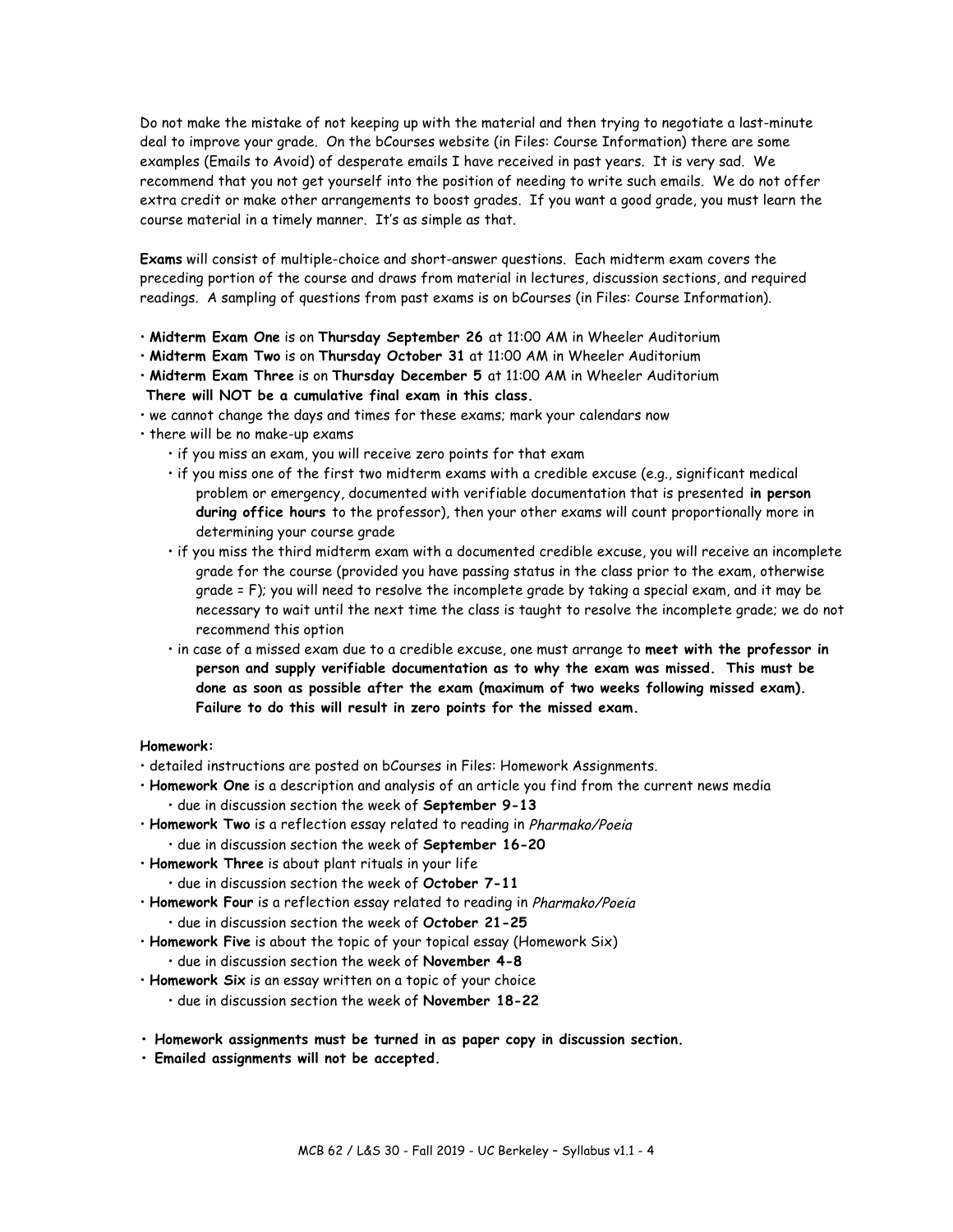- Assignments turned in up to one week after the due date will receive half-credit. Assignments turned in 1-2 weeks after the due date will receive zero points but will be credited as being turned in. Assignments received more than 2 weeks late may not be accepted. Note that this becomes a serious matter, since you need to receive credit for all of the homework assignments in order to receive better than a C- grade (for a letter grade) or a passing grade (for a P/NP grade) in the class. Thus, be sure to complete your homework on time. This is not an arbitrary rule, but is done to encourage completion of the homework in the way that we believe to be most useful.
- Homework assignments are meant to be interesting, informative, and enjoyable!

**Debates:** for each of the three debates, teams will be drawn from one-third of the class

- **Debate One:** week of **September 30 – October 4**
- **Debate Two:** week of **October 14-18**
- **Debate Three:** week of **November 12-15 (Monday sections have debate on 11/18)**
- for one of the debates you will be graded on your participation as part of a debate team; for the other two debates you will be graded on participation in the class discussion
- we do our best to choose topics that will make for very interesting debates, where strong arguments can be made for both sides of the issue
- if you have an idea for an interesting debate topic, please let us know!

**Getting the most from the class AND preparing to do well on the exams:** Keep up with the lecture material, readings, homework, and debate preparation. As a guide to studying for exams, we will provide a regularly updated list of Key Concepts from lectures. Review these Key Concepts and use them as a framework for creating your own expanded study outline / study guide. If you know all the Key Concepts, you will do well on the exams. Review the Key Concepts, look up what you don't understand – in your notes, in the readings, in the books, and on the internet (e.g., Wikipedia is often pretty good). Talk with your classmates. Come to discussion section and office hours with any questions on things needing clarification. Repeat throughout the semester. It's really a pretty simple recipe for success.

**Honor Code:** The student community at UC Berkeley has adopted the following Honor Code: "As a member of the UC Berkeley community, I act with honesty, integrity, and respect for others." The hope and expectation is that you will adhere to this code.

**Collaboration and Independence:** Reviewing lecture and reading materials and studying for exams can be enjoyable and enriching things to do with fellow students. This is recommended. However, unless otherwise instructed, homework assignments are to be completed independently and materials submitted as homework should be the result of one's own independent work.

**Cheating:** A good lifetime strategy is always to act in such a way that no one would ever imagine that you would even consider cheating. Anyone caught cheating on a quiz or exam in this course will receive a failing grade in the course and will also be reported to the University Center for Student Conduct. In order to guarantee that you are not suspected of cheating, please keep your eyes on your own materials and do not converse with others during the quizzes and exams.

**Plagiarism:** Your homework essays must be original writing composed by you. To copy text or ideas from another source without appropriate reference is plagiarism and will result in a failing grade for your assignment and usually further disciplinary action. The originality of your essays may be checked against the entire worldwide web and additional databases of written material (see www.turnitin.com for more information on this process). For additional information on plagiarism and how to avoid it, see: http://gsi.berkeley.edu/teachingguide/misconduct/prevent-plag.html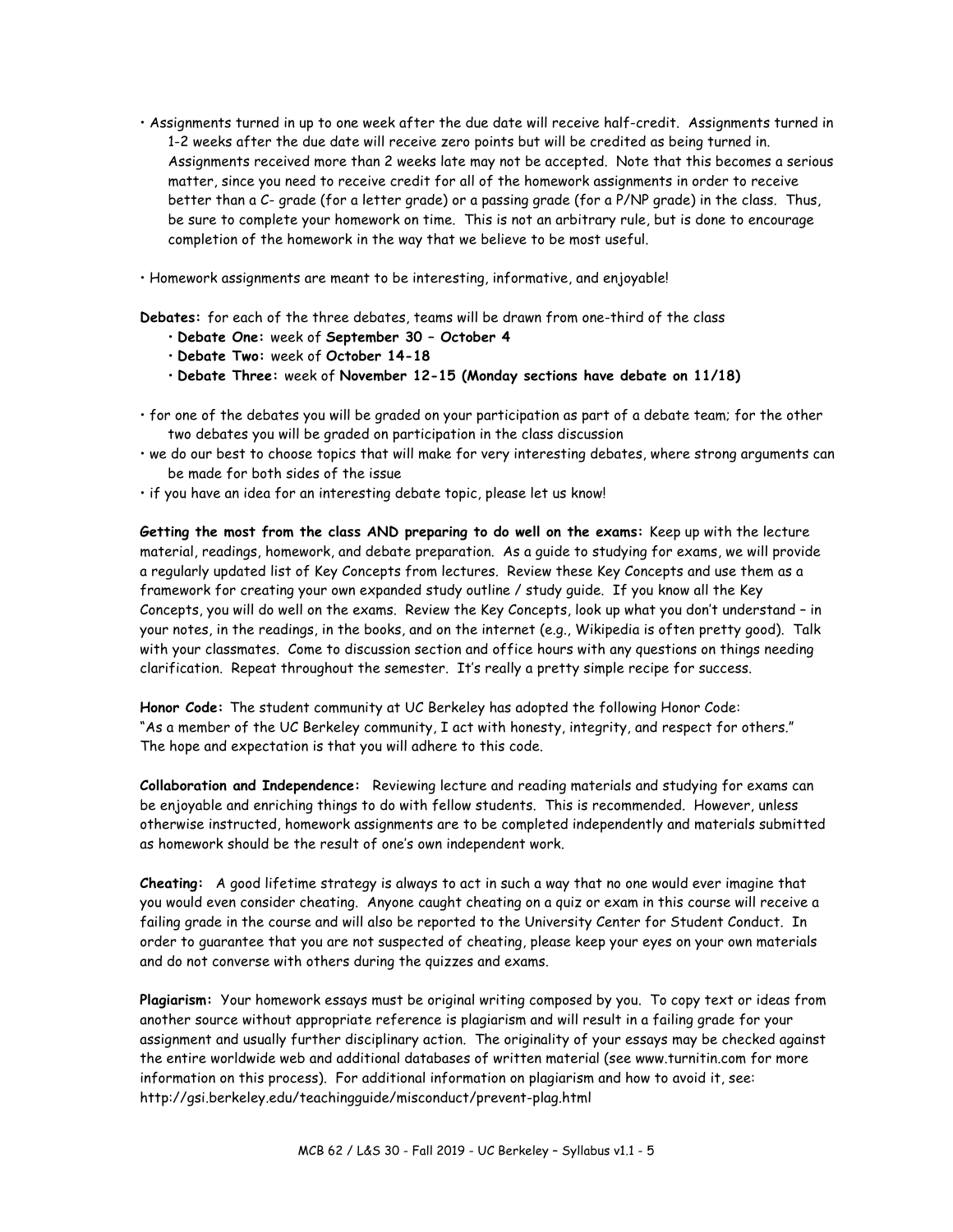**Academic Integrity and Ethics:** Cheating on exams and plagiarism are two examples of dishonest, unethical behavior. Honesty and integrity are of great importance in all facets of life. They help to build a sense of self-confidence, and are key to building trust within relationships, whether personal or professional. There is no tolerance for dishonesty in the academic world, for it undermines what we are dedicated to doing – furthering knowledge for the benefit of humanity.

Your experience as a student at UC Berkeley is hopefully fueled by passion for learning and replete with fulfilling activities. And we also appreciate that being a student can be stressful. There may be times when there is temptation to engage in some kind of cheating in order to improve a grade or otherwise advance your career. This could be as blatant as having someone else sit for you in an exam, or submitting a written assignment that has been copied from another source. And it could be as subtle as glancing at a fellow student's exam when you are unsure of an answer to a question and are looking for some confirmation. One might do any of these things and potentially not get caught. However, if you cheat, no matter how much you may have learned in this class, you have failed to learn the most important lesson of all.

**Mental Health and Wellness:** All students – regardless of background or identity – may experience a range of issues that can become barriers to learning. These issues include, but are not limited to, strained relationships, anxiety, depression, alcohol and other drug problems, difficulties with concentration, sleep, and eating, and/or lack of motivation. Such mental health concerns can diminish both academic performance and the capacity to participate in daily activities. In the event that you need mental health support, or are concerned about a friend, UC Berkeley offers many services, such as free short-term counseling at University Health Services. An excellent campus website having links to many resources is: https://recalibrate.berkeley.edu/

**Remember that seeking help is a good and courageous thing to do – both for yourself and for those who care about you.**

**Communication and Emails:** We like teaching this class! The material is fascinating and, we believe, useful and important to know about. I enjoy being available during office hours and after lectures to answer questions and further discuss the material. I strongly prefer in-person contact to email. **Questions of importance or ones that require detailed answers must be addressed in person.** In most circumstances, I am unlikely to respond to emailed questions. **Always make sure to see me in person about any important matter.** It will never be an acceptable excuse to say something like: "Well, I sent you an email and never heard back." **As stated: Always make sure to see me in person about any important matter.** Email is a wonderful tool and very convenient. However, it is not a substitute for direct personal contact, especially when such contact is easy, as it is with me.

Thanks for your interest in this subject. May you have a very enjoyable and fulfilling learning experience!

• University holidays: No discussion sections or lectures on these days:

Monday, September 2 - Labor Day, remember and honor the workers of the world Monday, November 11 – Veterans Day, remember and honor the military veterans of the world Wednesday, November 27 – University "non-instruction day" – prelude to giving thanks Thursday, November 28 – Thanksgiving Day, give thanks Friday, November 29 – day after Thanksgiving Day, continue giving thanks

• Important astronomical dates and days of ancient ritual:

| New Moons:                      |              | August 30, September 28, October 27, November 26, December 25 |
|---------------------------------|--------------|---------------------------------------------------------------|
| Full Moons:                     |              | August 15, September 13, October 13, November 12, December 11 |
| Autumn Equinox:                 | September 23 |                                                               |
| Halloween / Samhain: October 31 |              | Winter Solstice: December 21                                  |